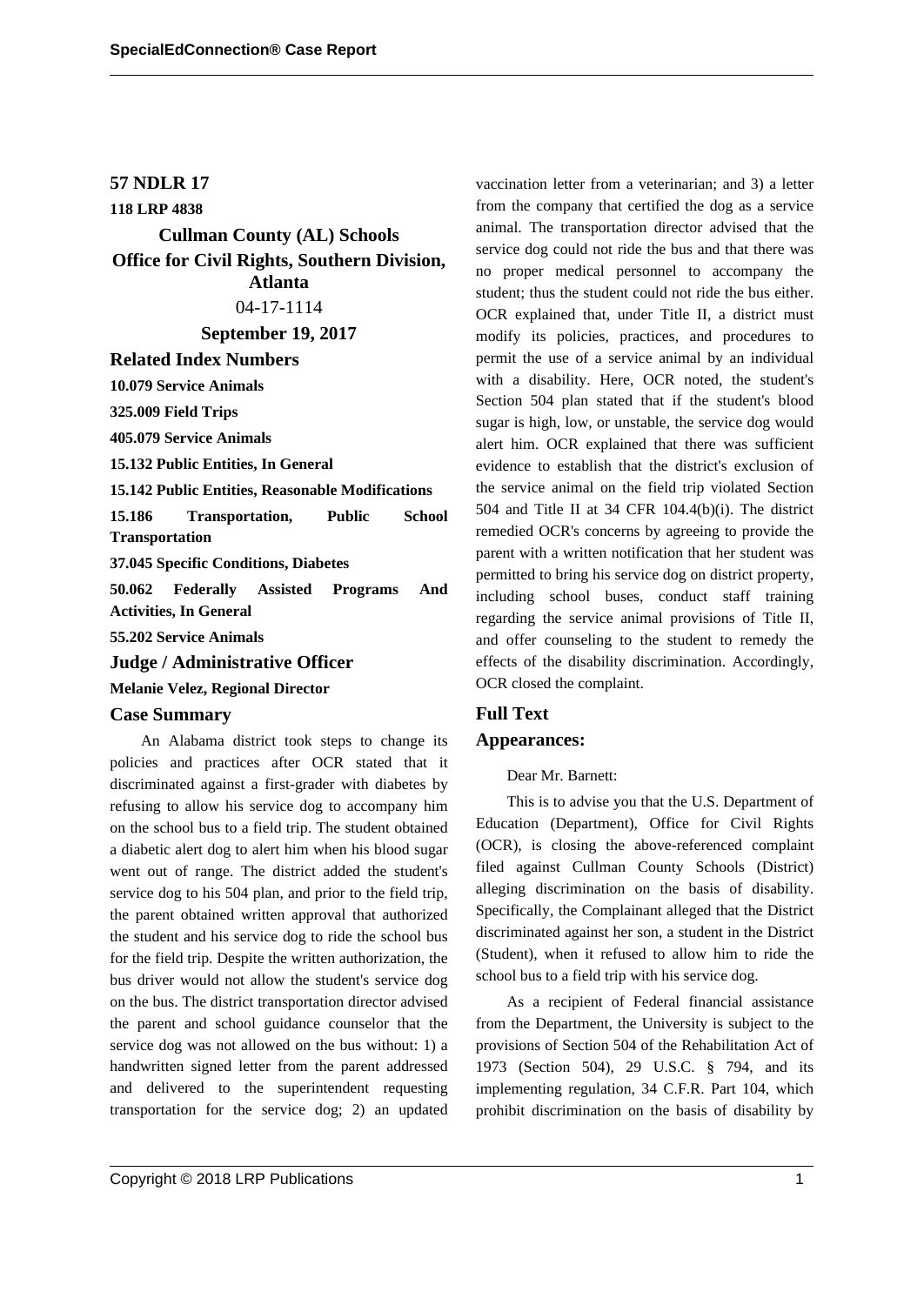recipients of Federal financial assistance. As a public entity, the University is subject to the provisions of Title II of the Americans with Disabilities Act of 1990 (Title II), 42 U.S.C. §§ 12131 et seq., and its implementing regulation, 28 C.F.R. Part 35, which prohibit discrimination on the basis of disability by public entities. The District is a public entity and receives Federal financial assistance from the Department; accordingly, OCR has jurisdiction over this complaint pursuant to Section 504 and Title II.

OCR completed an investigation of the following legal issue:

Whether the District discriminated against the Student on the basis of his disability by refusing to allow him to ride the school bus to a field trip due to his disability (diabetes) and refusing to allow his service dog to accompany him on the school bus to a field trip, in noncompliance with the Section 504 implementing regulation at 34 C.F.R.  $\S$  104.4(b)(1)(i) and the Title II implementing regulation at 28 C.F.R. §§ 35.130(a) and 35.136.

During the complaint resolution process, OCR reviewed documents provided by the District and the Complainant and conducted interviews with the Complainant and District staff. OCR reviewed the evidence under the preponderance standard to determine whether the District discriminated against the Student on the basis of his disability by refusing to allow him to ride the school bus to a field trip due to his disability and refusing to allow his service dog to accompany him on the school bus to a field trip. Based upon the available evidence, OCR found sufficient evidence to support a finding that the District was in noncompliance with Section 504 and Title II with regard to these complaint allegations. Set forth below is a summary of OCR's findings.

## **Legal Standard**

## **Service Animals**

The Title II regulations pertaining to Service Animals are found at 28 C.F.R. §§ 35.104 and 35.136. The Title II regulation at 28 C.F.R. § 35.104, in relevant part, defines a service animal as any dog that is individually trained to do work or perform tasks for the benefit of an individual with a disability, including a physical, sensory, psychiatric, intellectual, or other mental disability. The work or tasks performed by a service animal must be directly related to the individual's disability. Examples of work or tasks include, but are not limited to, assisting individuals who are blind or have low vision with navigation and other tasks, alerting individuals who are deaf or hard of hearing to the presence of people or sounds, providing non-violent protection or rescue work, pulling a wheelchair, assisting an individual during a seizure, alerting individuals to the presence of allergens, retrieving items such as medicine or the telephone, providing physical support and assistance with balance and stability to individuals with mobility disabilities, and helping persons with psychiatric and neurological disabilities by preventing or interrupting impulsive or destructive behaviors.

The Title II regulation at 28 C.F.R. § 35.136(a) provides that a public entity shall modify its policies, practices, or procedures to permit the use of a service animal by an individual with a disability. The Title II regulation at 28 C.F.R. § 35.136(b) provides that a public entity may ask an individual with a disability to remove a service animal from the premises if: (1) The animal is out of control and the animal's handler does not take effective action to control it; or (2) The animal is not housebroken. The regulation at 28 C.F.R. § 35.136(c) provides that if a public entity properly excludes a service animal under § 35.136(b), it shall give the individual with a disability the opportunity to participate in the service, program, or activity without having the service animal on the premises. The regulation at 28 C.F.R. § 35.136(d) provides that a service animal shall be under the control of its handler. A service animal shall have a harness, leash, or other tether, unless either the handler is unable because of a disability to use a harness, leash, or other tether, or the use of a harness, leash, or other tether would interfere with the service animal's safe, effective performance of work or tasks, in which case the service animal must be otherwise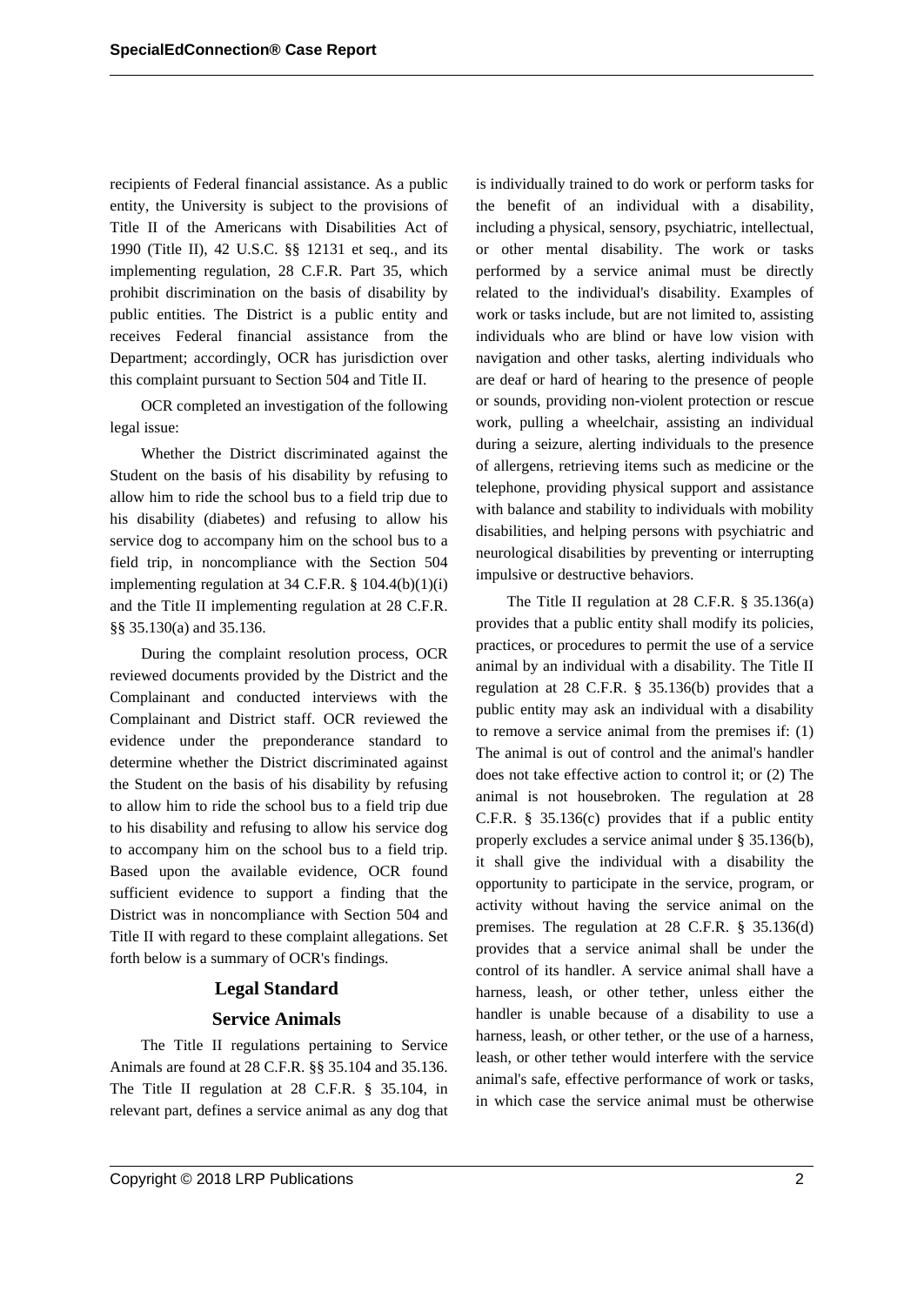under the handler's control (e.g., voice control, signals, or other effective means).

The regulation at 28 C.F.R. § 35.136(f) governs inquiries and documentation. The Title II regulation provides that a public entity shall not ask about the nature or extent of a person's disability, but may make following two inquiries to determine whether an animal qualifies as a service animal: A public entity may ask, (1) if the animal is required because of a disability; and (2) what work or task the animal has been trained to perform. A public entity shall not require documentation, such as proof that the animal has been certified, trained, or licensed as a service animal. Generally, a public entity may not make these inquiries about a service animal when it is readily apparent that an animal is trained to do work or perform tasks for an individual with a disability (e.g., the dog is observed guiding an individual who is blind or has low vision, pulling a person's wheelchair, or providing assistance with stability or balance to an individual with an observable mobility disability). The Title II regulation at 28 C.F.R. § 35.136(g) states that individuals with disabilities shall be permitted to be accompanied by their service animals in all areas of a public entity's facilities where members of the public, participants in services, programs or activities, or invitees, as relevant, are allowed to go.

Improper exclusion of a service animal can result in persons with disabilities being subjected to different treatment or exclusion from participation in, denial of the benefits of, or otherwise being subjected to discrimination under a recipient's programs or activities.

The regulation implementing Section 504 at 34 C.F.R.  $\S\S 104.4(a)$ , (b)(1)(iii) and (b)(2) provides no qualified person with a disability shall, on the basis of disability, be excluded from participation in, be denied the benefits of, or otherwise be subjected to discrimination under any program or activity that receives Federal financial assistance. Additionally, the Title II regulations at 28 C.F.R. § 35.130(a) and  $(b)(1)(iii)$  include similar provisions.

# **Factual Findings District Policy**

The 2016-2017 Student handbook states that "no person shall, on the grounds of race, color, disability, sex, religion, national origin or age, be excluded from participation in, be denied the benefits of, or be subjected to discrimination under any program, activity, or employment."

The District provided a copy of its revised "Procedures for Responding to Requests for a Student with a Disability to Bring a Service Animal to School" to OCR with its data response. The District's revised Service Animal Policy states that requests to bring a service animal on District property must be submitted in writing on a form, available in the Superintendent's Office, to the Superintendent within a reasonable time before bringing the service animal to school. The Policy clarifies that "a service animal may not be on school property without prior approval by the Superintendent or his/her designee." The District's revised Service Animal Policy also advises that the District may require the submission of proof of immunization, proper licensing, and registration pursuant to State law. The Policy requires that the service animal wear a restraint mechanism unless it would interfere with the animal's safe, effective performance of work or tasks. The Policy states that the District retains discretion to exclude or remove the service animal from its property if: (1) the animal is out of control and/or the handler does not effectively control the animal's behavior, (2) the animal is not housebroken, (3) the animal poses a direct threat to the health or safety of others that cannot be eliminated by making reasonable modifications, or (4) the animal's presence would constitute a fundamental alteration in the District's programs/activities. The Policy also details the District's grievance procedure.

The District's Procedure is not in compliance with the non-discrimination and Service Animal requirements of Section 504 and Title II regulations at 34 C.F.R. § 104.4(b)(1)(i) and 28 C.F.R. §§ 35.104 and 35.136. Specifically, the District's current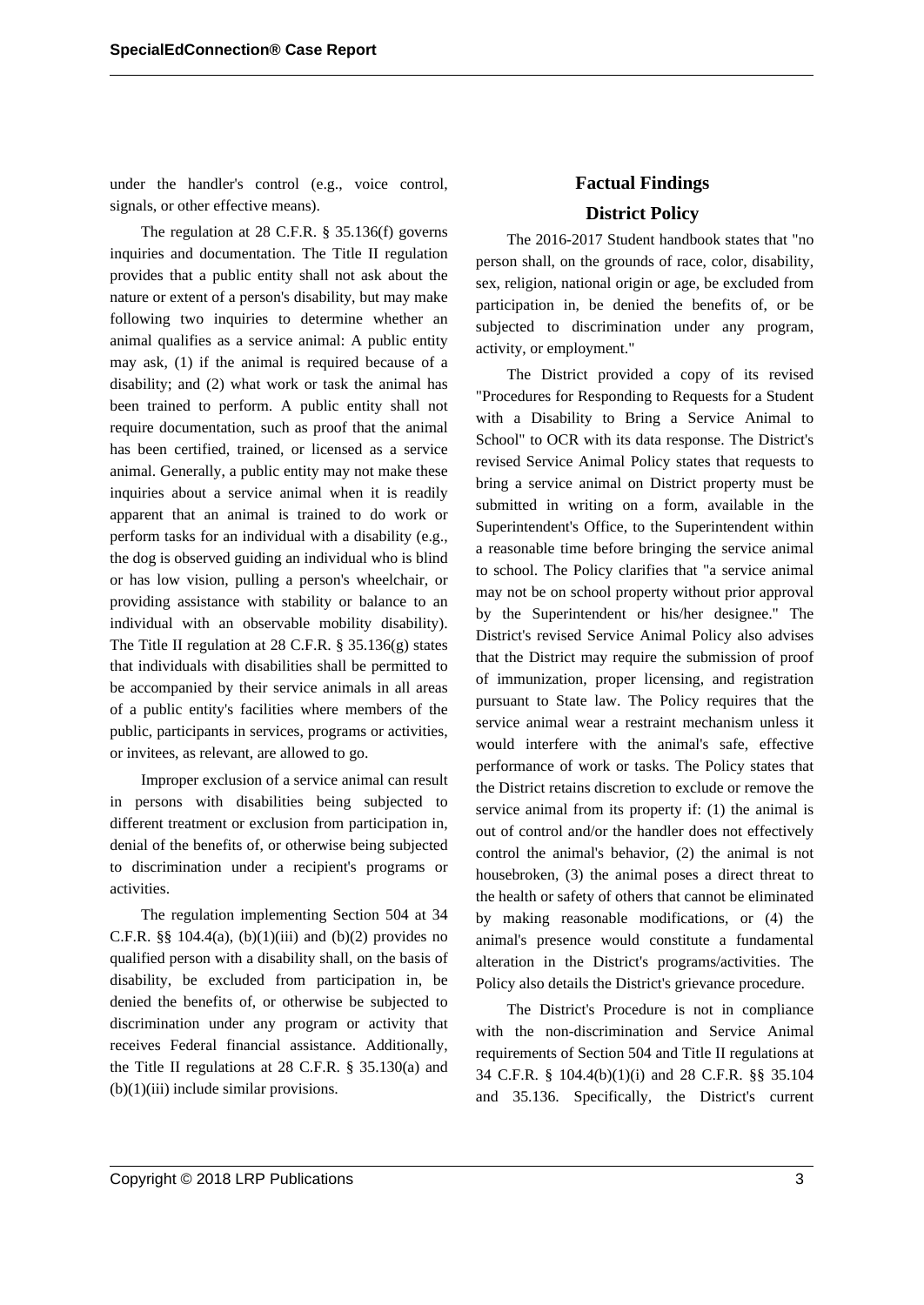Procedures do not incorporate the Title II prohibition on making inquiries when it is readily apparent that an animal is trained to do work or perform tasks for an individual with a disability. Therefore, the language of the revised service animals Procedures and Request Form imply that individuals who use a service animal where it is readily apparent that the animal is trained to do work or perform tasks for that individual must also provide that information is in violation of 28 C.F.R. § 35.136(f).

### **Background**

The Student is a seven year old First Grade student with Type 1 diabetes: hypoglycemia and hyperglycemia unawareness. Since Kindergarten during the 2015-2016 school year, the Student has had a 504 plan related to his diabetes. In June 2016, the Student obtained a diabetic alert dog to alert him when his blood sugar goes out of range since he does not feel his highs or lows. The District added the Student's service dog to his 504 plan on August 19, 2016. The Student's 504 plan provisions related to the service dog provides the following modifications:

1. Student will be allowed to have a service dog at all times and at any location on the School campus.

2. The dog will need water and bathroom breaks throughout the day. Treats and water will be kept in the classroom.

3. The school nurse will train staff on service dog awareness.

4. The nurse will visit the Student's classroom to notify/educate classmates of the service dog.

5. The classroom teacher will send home a newsletter at the beginning of the year and to any new student thereafter, informing parents of the presence of the service dog in their classroom.

6. The service dog will remain on a leash, with the exception of PE.

7. If the Student's blood sugar is high, low, or unstable, the service dog will "paw", "nose", or bark as an alert.

8. In the event of the dog's absence, parent will

notify the nurse and teacher.

On November 14, 2016, the Student was scheduled to participate on a field trip. Prior to the field trip, the Complainant obtained written approval on November 1, 2016 that authorized the Student, the Complainant and the service dog to ride the school bus for the November 14, 2016 field trip. Despite the written authorization, the Bus Driver would not allow the Student's service dog on the bus for the November 14, 2016 field trip. The Bus Driver called the District's Transportation Director who advised the Complainant and the Student's Guidance Counselor that the service dog was not allowed on the bus without the following: (1) a handwritten signed letter from the parent addressed and delivered to the Superintendent requesting transportation for the service dog, (2) an updated vaccination letter from the veterinarian, and (3) a letter from the company that certified the dog as a service animal. The Guidance Counselor advised the Transportation Director that she was not previously aware of these procedures but advised him that she could fax him items #2 and #3. The Transportation Director advised the Guidance Counselor that it would not be sufficient for her to fax the documents because the Complainant was required to provide these documents prior to the field trip. The Guidance Counselor advised the Transportation Director that she should have been notified of this procedure prior to the field trip. Further, the Guidance Counselor reiterated that the Student's 504 plan states that the Complainant and service dog will accompany him on the field trip or the District must send a licensed nurse. In response, the Transportation Director threatened the Guidance Counselor with termination if she let the service dog on the bus. The Transportation Director further advised the Guidance Counselor that since the service dog could not ride and there were no proper medical personnel to accompany him, that the Student could not ride the bus either.

The Guidance Counselor advised the Transportation Director that the provisions for the Student to take his service dog were detailed in the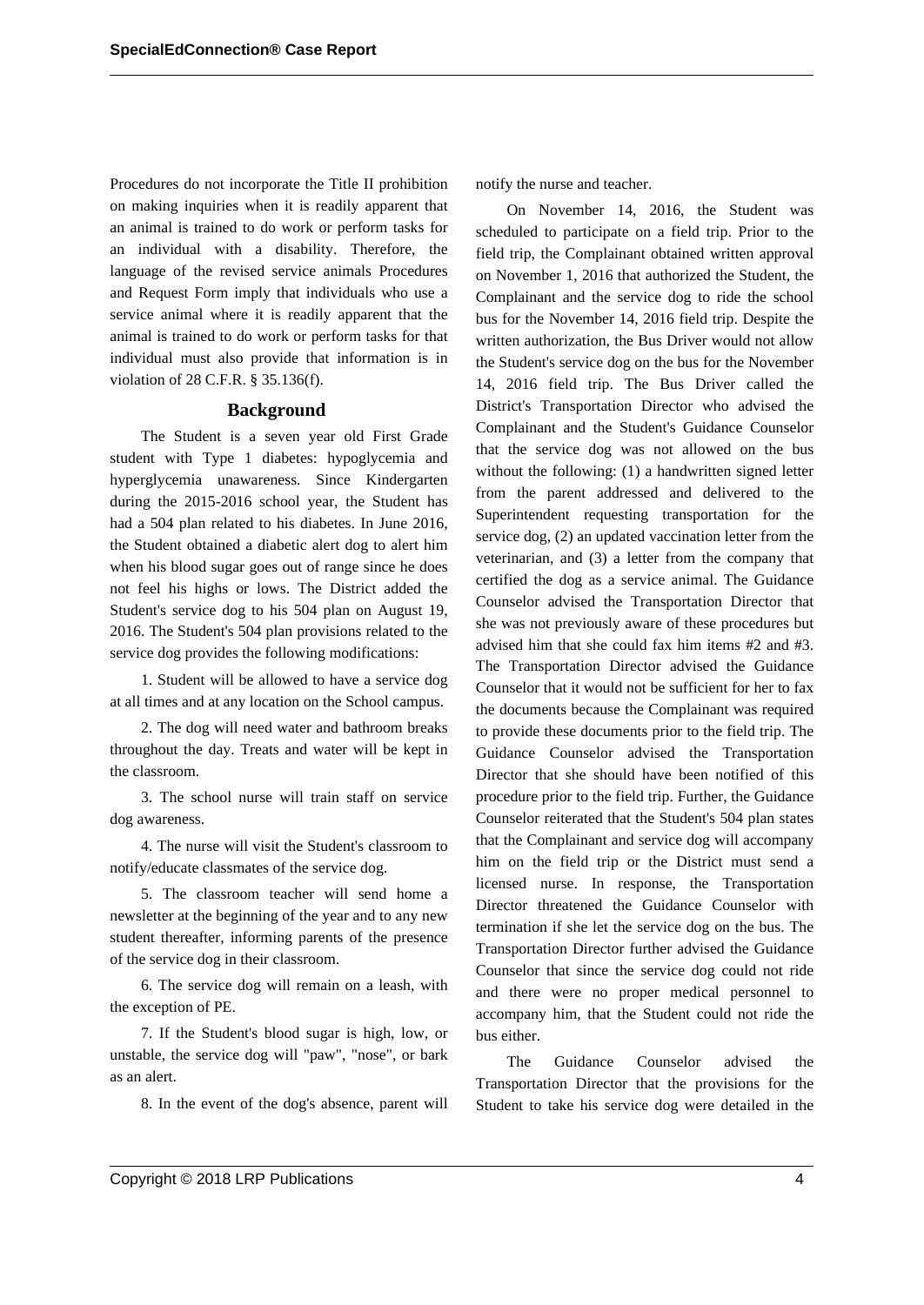Student's 504 plan and approved by the District's 504 Coordinator. The Transportation Director advised that he had no idea about Section 504 but opined that the 504 Coordinator might have made an error. The Transportation Director advised the Guidance Counselor that he would fax or e-mail her the procedure so that they could complete it for the next field trip. However, he reiterated his decision that neither the service dog nor the Student could ride the bus for the November 14, 2016 field trip. The Guidance Counselor advised the Transportation Director that the denial would not only upset the Complainant but upset and embarrass the Student because he made the Guidance Counselor tell the Student -- in front of his classmates -- why he would not be allowed to ride the bus with his friends and classmates. The Transportation Director replied that he did not know what else to tell her and reiterated that he would not allow the service dog or Student to ride the bus for the field trip. Following this telephone conversation, the Guidance Counselor removed the Student and the Guidance Counselor's daughter from the bus; she explained that the Student and her daughter were friends and she hoped that removing both of them from the bus would mitigate the Student's disappointment and embarrassment in response to the removal.

The conversation between the Guidance Counselor and the Transportation Director lasted for about 30 minutes; they spoke in front of two busses while the students overheard their conversation about the Student. When the Student got off the bus, his service dog alerted him. As a result, the Complainant checked the Student's blood sugar which was a low of 43.**<sup>1</sup>** The Complainant followed the bus in her car with the Student, the service dog, and the Guidance Counselor's daughter. The Student was upset and embarrassed because he did not get to ride the bus with his friends. The Student stated that he does not want to go on another field trip because he does not want to be embarrassed in the future.

The Complainant immediately notified the District Superintendent of the incident. The Superintendent conducted an informal investigation and determined that the District had improperly precluded the Student from bringing his service dog on the field trip. The Superintendent requested that the District's attorney prepare a revised service animal policy and conduct training. Additionally, the Superintendent requested that the District 504 Coordinator provide training for all bus drivers on the requirements of Section 504, Title II and the legal requirements regarding service animals for students with disabilities.

## **Analysis & Conclusion**

OCR finds that the Student is a qualified individual with a disability within the meaning of 34 C.F.R. § 104.3(j) and 28 C.F.R. § 35.104. During an interview with OCR, the Guidance Counselor acknowledged that the Student's 504 plan included his service dog as a modification and the Student had previously been permitted to bring his service dog to school without issue. Further, the Complainant and Student submitted all necessary documentation to participate fully in the field trip. There is no evidence that the District excluded the Student's service dog from the field trip for a permissible reason. Here, the Transportation Director had no reason to believe the animal was out of control, that the Student did not take effective action to control the service dog, or that the animal was not housebroken. Thus, there was no evidence to support the District's exclusion of the service animal as set forth at 28 C.F.R. §§ 35.136(b) and (c). Based upon the foregoing, the evidence is sufficient to establish that the District's exclusion of the Student's service animal from the November 2016 field trip violated Section 504 and Title II at 34 C.F.R. § 104.4(b)(1)(i) and 28 C.F.R. §§ 35.104 and 35.136.

On September 18, 2017, the District agreed to implement the enclosed Resolution Agreement (Agreement). Among other things, the Agreement requires the District to do the following: (1) modify its policies, practices, and procedures to permit the use of a service animal by an individual with a disability in order to conform to the requirements of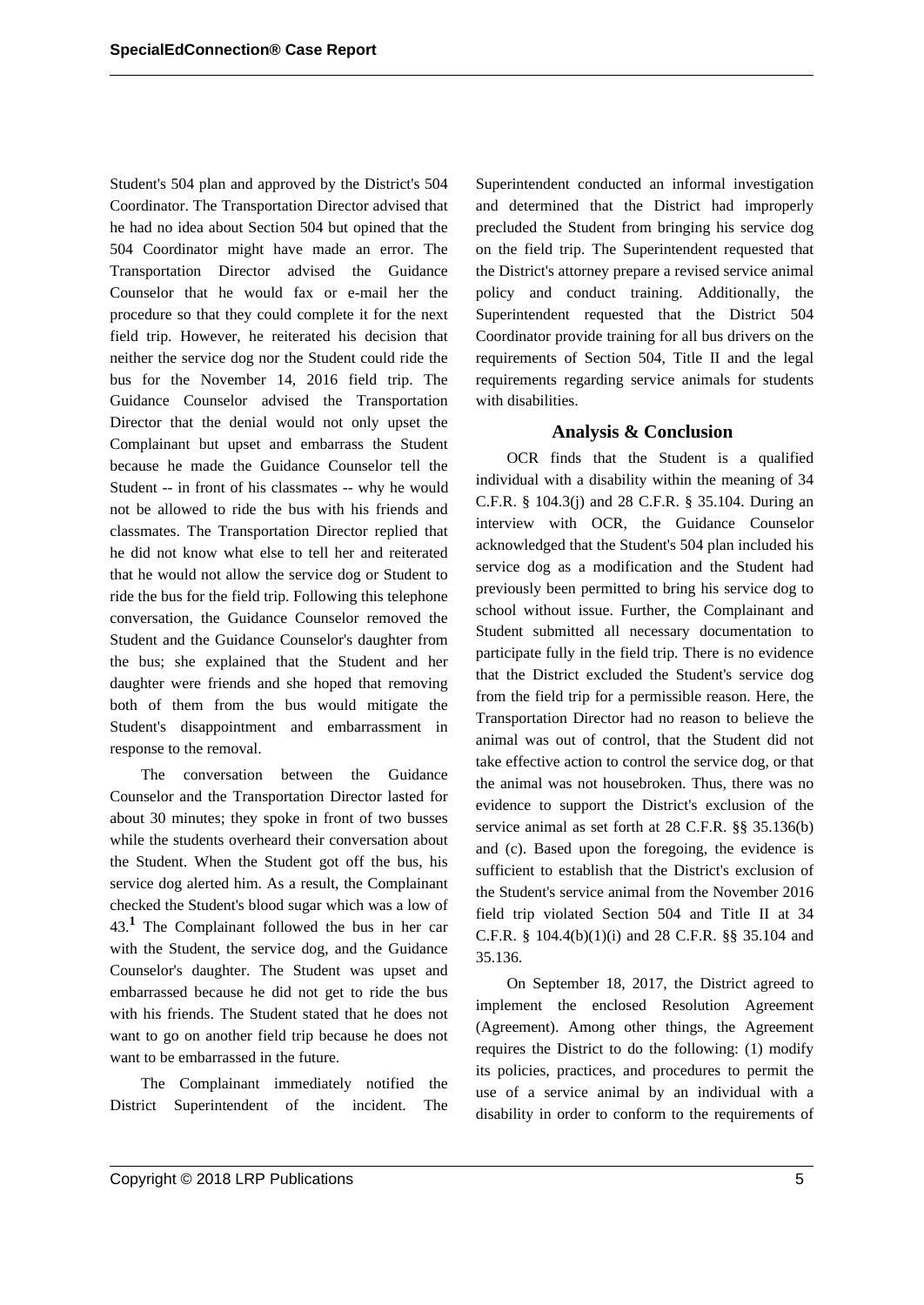Section 504 and Title II; (2) provide training on the Section 504 and Title II non-discrimination obligation to individuals with disabilities who use service animals and on the terms and conditions of the Service Animal Policy; and, (3) provide the Complainant with written notification that the Student is permitted to bring his service dog on District property, including, but not limited to, school buses and all District buildings where students and members of the public are allowed to go; and (4) offer counseling to the Student in order to remedy the effects of the disability discrimination that the Student endured during the 2016-2017 school year.

When fully implemented, the Agreement entered into by the District will resolve the issues of noncompliance. OCR will monitor the implementation of the Agreement until the District is in compliance with the statutes and regulations at issue in the case.

Under the Freedom of Information Act, it may be necessary to release this document and related correspondence and records upon request. In the event that OCR receives such a request, we will seek to protect, to the extent provided by law, personally identifiable information, which, if released, could reasonably be expected to constitute an unwarranted invasion of personal privacy.

Intimidation or retaliation against complainants by recipients of Federal financial assistance is prohibited. Please be advised that the District may not harass, coerce, intimidate, or discriminate against any individual because he or she has filed a complaint or participated in the complaint resolution process. If this happens, the Complainant may file another complaint alleging such treatment.

OCR will proceed with monitoring the Agreement, effective the date of this letter. OCR will monitor the District's implementation of the aforementioned Agreement to ensure that it is fully implemented. If the District fails to fully implement the Agreement, OCR will reopen the case and take appropriate action to ensure compliance with Section 504 and Title II.

This letter sets forth OCR's determination in an individual OCR case. This letter is not a formal statement of OCR policy and should not be relied upon, cited, or construed as such. OCR's formal policy statements are approved by a duly authorized OCR official and made available to the public. The Complainant may have the right to file a private suit in federal court whether or not OCR finds a violation.

This concludes OCR's consideration of this complaint, which we are closing effective the date of this letter. If you have any questions regarding this matter, please contact Adrienne Harris at (404) 974-9370.

## **Resolution Agreement**

## **Cullman County School District**

The U.S. Department of Education, Office for Civil Rights (OCR) and the Cullman County School District (District) enter into this Resolution Agreement (Agreement) to resolve the allegation in complaint number 04-17-1114. The District assures OCR that it will take the following actions to comply with the requirements of Section 504 of the Rehabilitation Act of 1973 (Section 504), as amended, 29 U.S.C. § 794, and its implementing regulation at 34 C.F.R. Part 104, which prohibit discrimination on the basis of disability by recipients of Federal financial assistance from the Department; and Title II of the Americans with Disabilities Act of 1990 (Title II), 42 U.S.C. § 12132 et seq., and its implementing regulation at 28 C.F.R. Part 35, which prohibit discrimination on the basis of disability by public entities.

Pursuant to Section 303(b) of OCR's Case Processing Manual, to resolve the issues of this investigation, the District agrees to implement the following corrective actions.

### **Action Item 1 -- Service Animal Policy**

1. Within thirty (30) days of the execution of this Agreement, the District shall submit to OCR for review and approval, its revised policy or procedure to permit the use of a service animal by an individual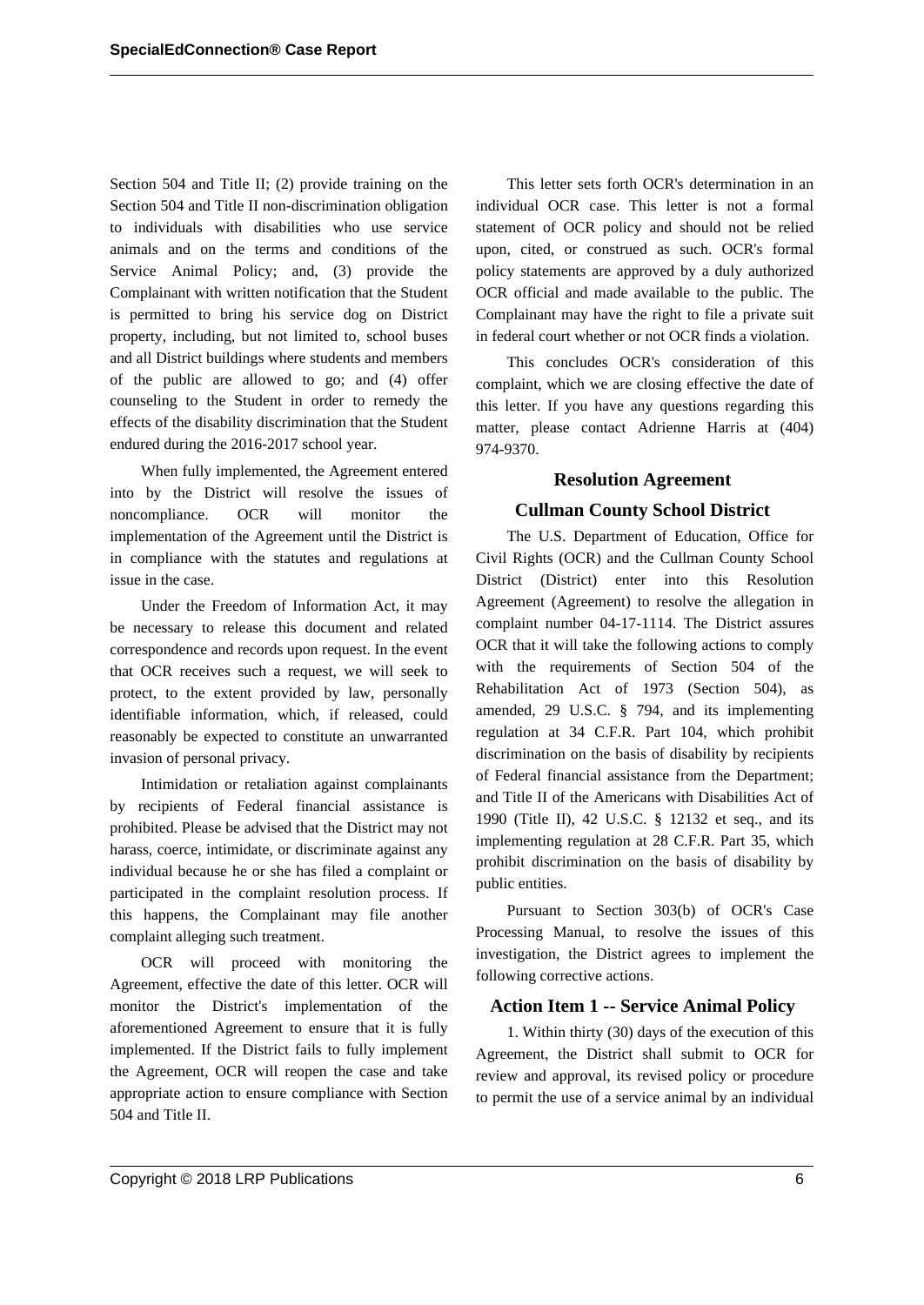with a disability consistent with the provisions of Section 504 at 34 C.F.R. §§ 104.4(a); 104.4(b)(vii) and Title II at 28 C.F.R. § 35.136.

2. The District shall adopt and implement the Service Animal Policy within thirty (30) days of OCR approval. The District's Service Animal Policy shall incorporate the following provisions:

(a) Inquiries. The District shall not ask about the nature or extent of a person's disability, but may make two inquiries to determine whether an animal qualifies as a service animal. The District may ask if the animal is required because of a disability and what work or task the animal has been trained to perform. The District shall not require documentation, such as proof that the animal has been certified, trained, or licensed as a service animal. Generally, the District may not make these inquiries about a service animal when it is readily apparent that an animal is trained to do work or perform tasks for an individual with a disability (e.g., the dog is observed guiding an individual who is blind or has low vision, pulling a person's wheelchair, or providing assistance with stability or balance to an individual with an observable mobility disability).

(b) Access to Areas of a Public Entity. Individuals with disabilities shall be permitted to be accompanied by their service animals in all areas of the District's facilities where students, faculty, members of the public, participants in services, programs or activities, or invitees, as relevant, arc allowed to go.

(c) Surcharges. The District shall not ask or require an individual with a disability to pay a surcharge, even if people accompanied by pets are required to pay fees, or to comply with other requirements generally not applicable to people without pets. If the District normally charges individuals for the damage they cause, an individual with a disability may be charged for damage caused by his or her service animal.

(d) The District may ask the individual with a disability to remove a service animal from the premises if:

(1) The animal is out of control and the animal's handler does not take effective action to control it; or

(2) The animal is not housebroken.

(e) If an Animal Is Properly Excluded. If the District properly excludes a service animal, it shall give the individual with a disability the opportunity to participate in the service, program, or activity without having the service animal on the premises.

(f) Animal Under Handler's Control. A service animal shall be under the control of its handler. A service animal shall have a harness, leash, or other tether, unless either the handler is unable because of a disability to use a harness, leash, or other tether, or the use of a harness, leash, or other tether would interfere with the service animal's safe, effective performance of work or tasks, in which case the service animal must be otherwise under the handler's control (e.g., voice control, signals, or other effective means).

3. Within thirty (30) days of OCR's approval of the Service Animal Policy, the District will adopt, implement, and disseminate the approved Service Animal Policy to all current District administrators, faculty, teachers, and bus drivers.

4. Within sixty (60) days of OCR's approval of the Service Animal Policy, the District will publish the Service Animal Policy on the District's website and on the websites of each local school that maintains an additional local school website for the public. The District shall also publish the Service Animal Policy in its electronic versions of the Student and Parent handbooks.

5. Within sixty (60) days of the effective date of this Agreement, the District will send an electronic notification to the e-mail address on file for all parents/guardians notifying them of the revised Service Animal Policy, including a link to the full Service Animal Policy. Thereafter, during the 2018-2019 school year, the District shall publish the Service Animal Policy in all Student, Parent, and/or Employee handbooks.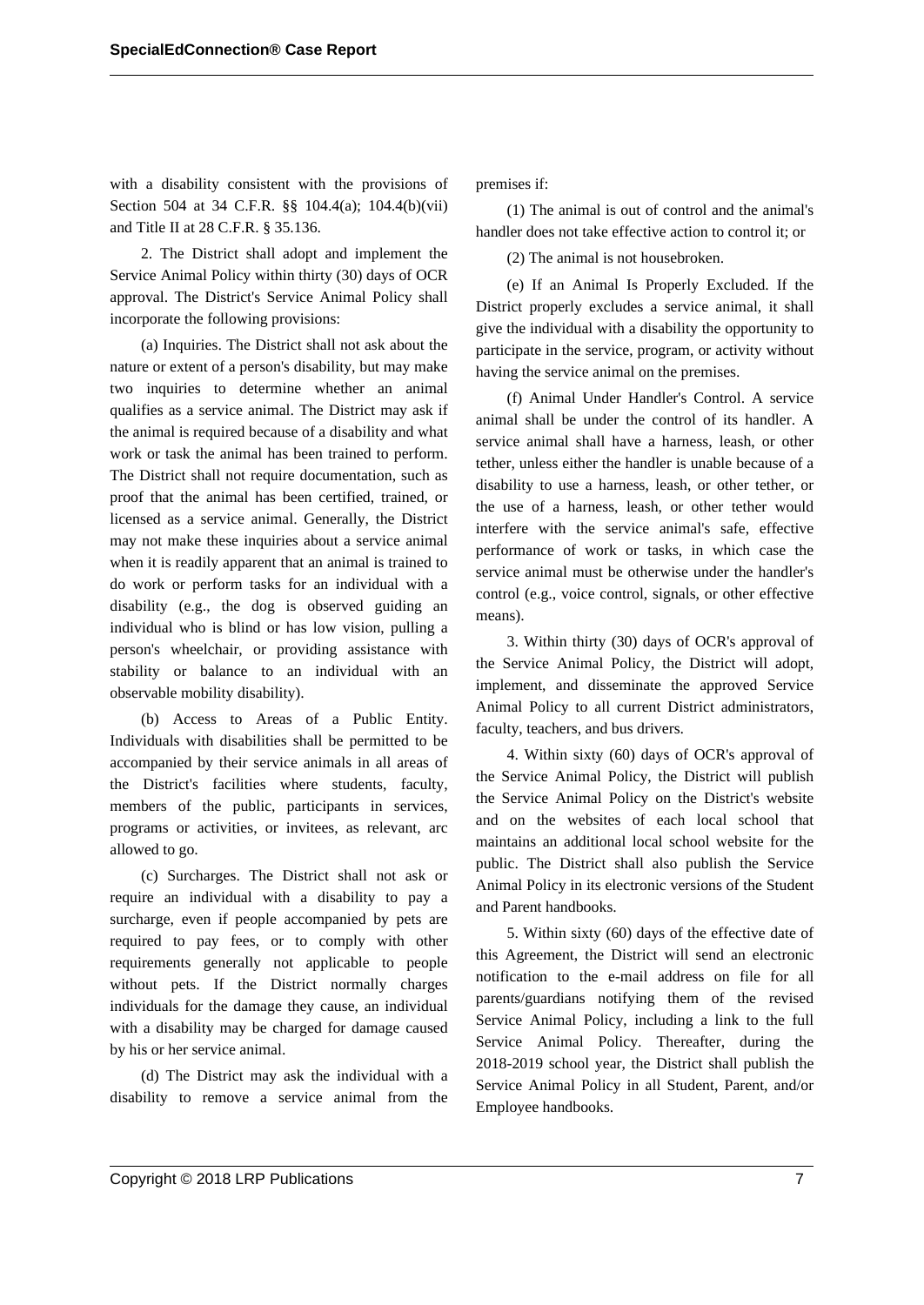#### REPORTING REQUIREMENT:

On June 23, 2017, prior to the signing of this Agreement, the District submitted a draft Service Animal Policy to OCR for review and approval. Within thirty (30) days of OCR's approval, the District will provide OCR with documentation that demonstrates that it has adopted, implemented and disseminated the Service Animal Policy to all current District administrators, faculty, teachers, and bus drivers. Within sixty (60) days of OCR's approval of the Service Animal Policy, the District will provide OCR with documentation that it published the Service Animal Policy on its website, and on the websites of each local school that maintains an additional local school website for the public. Within sixty (60) days of the effective date of this Agreement, the District shall provide documentation to OCR that demonstrates that it provided electronic versions of the Service Animal Policy in its Student and Parent handbook. Within sixty (60) days of the effective date of this Agreement, the District will provide confirmation to OCR that demonstrates that it provided electronic notice to the e-mail address on file for all parents/guardians notifying them of the revised policy, including a link to the full Service Animal Policy.

By September 1, 2018, the District will provide OCR with documentation that it published the Service Animal Policy in all Student, Parent, and/or Employee handbooks.

## **Action Item 2 --Training for District Faculty and Staff**

6. Within sixty (60) days of the implementation of the OCR-approved Service Policy, the District will provide annual training on the Section 504 and Title II non-discrimination obligation to individuals with disabilities who use service animals and on the terms and conditions of the Service Animal Policy adopted pursuant to Action Item 1. The training will address, at minimum, general obligations under Section 504 and Title 11 to grant access to individuals who use service animals; guidelines and examples explaining the bases for excluding a service animal; and clarification that there is no requirement that the student or visitor provide evidence of his or her disability or evidence of the animal's certification. The trainings will be provided to all school administrators, faculty, teachers, para-professionals/aides, and bus drivers.

REPORTING REQUIREMENT: Within sixty (60) days of completion of the training, the District will provide documentation demonstrating the following: a) the date, time and location of the training(s); b) an outline of the training and/or copy of the materials disseminated at the training; c) the  $name(s)$ , title(s), and credentials of the individual(s) who conducted the training; d) the name and title of each individual who attended the training (including dated sign-in sheets with the attendees' names, titles, and work locations); and, e) the total number of staff members not in attendance and the measures taken by the District to ensure that each is provided the training materials and an opportunity to ask questions to clarify the materials

### **Action Item 3 -- Notice to Complainant**

7. Within thirty (30) calendar days of the execution of this Agreement, the District will provide the Complainant with written notification (via certified mail, return receipt requested):

a. that the Student referenced in Complaint Number #04-17-114 is permitted to bring his service dog on District property, including, but not limited to, school buses and all District buildings where students and members of the public are allowed to go; and,

b. offer counseling to the Student in order to remedy the effects of the disability discrimination that the Student endured during the 2016-2017 school year. The District will provide the Complainant with a list of qualified counselors employed by the District (e.g. Guidance Counselors); the Complainant will select the counselor on behalf of the Student. If the Complainant elects to pursue counseling on behalf of the Student, the District will immediately begin providing the services. The amount of counseling